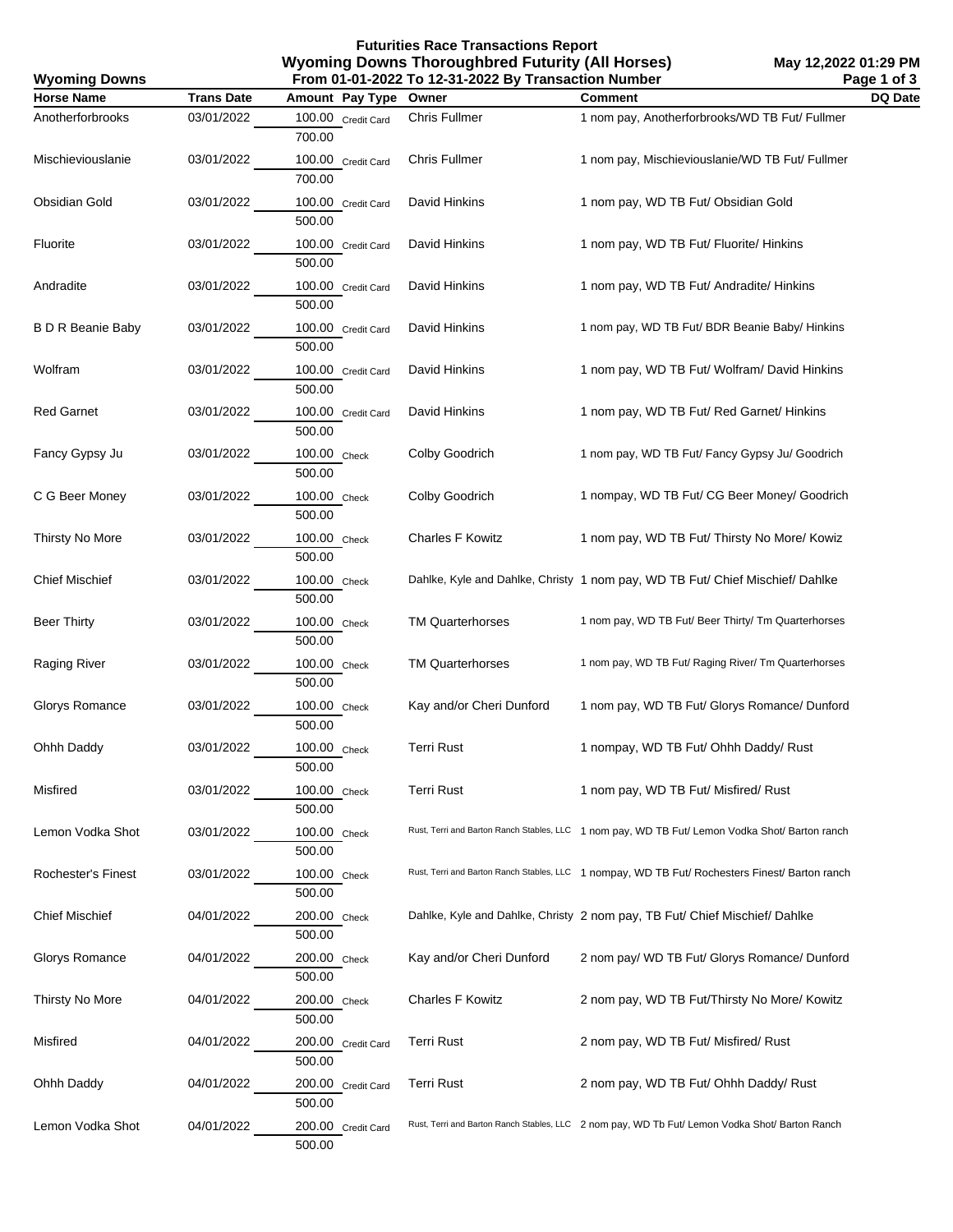## **Futurities Race Transactions Report Wyoming Downs Thoroughbred Futurity (All Horses) From 01-01-2022 To 12-31-2022 By Transaction Number**

| From 01-01-2022 To 12-31-2022 By Transaction Number<br><b>Wyoming Downs</b> |                          |                                                    |                                              | Page 2 of 3                                                                                              |                |
|-----------------------------------------------------------------------------|--------------------------|----------------------------------------------------|----------------------------------------------|----------------------------------------------------------------------------------------------------------|----------------|
| <b>Horse Name</b>                                                           | <b>Trans Date</b>        | Amount Pay Type                                    | Owner                                        | <b>Comment</b>                                                                                           | <b>DQ Date</b> |
| <b>Rochester's Finest</b>                                                   | 04/01/2022               | 200.00 Credit Card<br>500.00                       |                                              | Rust, Terri and Barton Ranch Stables, LLC 2 nom pay, WD TB Fut/ Rochesters Finest/ rust and Barton Ranch |                |
| <b>Beer Thirty</b>                                                          | 04/01/2022               | 200.00 Check<br>500.00                             | <b>TM Quarterhorses</b>                      | 2 nom pay, WD TB Fut/ Beer Thirty/ TM Quarterhorses                                                      |                |
| Raging River                                                                | 04/01/2022               | 200.00 Check<br>500.00                             | <b>TM Quarterhorses</b>                      | 2 nom pay, WD TB Fut/ Raging River/ TM Quarterhorses                                                     |                |
| Obsidian Gold                                                               | 04/01/2022<br>05/02/2022 | 200.00 Credit Card<br>200.00 Credit Card<br>500.00 | David Hinkins<br>David Hinkins               | 2 nom pay, WD TB FUt/ Obsidian Gold/ Hinkins<br>3 nom pay, WD TB Fut/ Obsidian Gold/ Hinkins             |                |
| Fluorite                                                                    | 04/01/2022<br>05/02/2022 | 200.00 Credit Card<br>200.00 Credit Card<br>500.00 | David Hinkins<br>David Hinkins               | 2 nom pay, WD TB Fut/ Fluorite/ Hinkins<br>3 nom pay, wD TB Fut/ Fluorite/ Hinkins                       |                |
| Andradite                                                                   | 04/01/2022<br>05/02/2022 | 200.00 Credit Card<br>200.00 Credit Card<br>500.00 | David Hinkins<br>David Hinkins               | 2 nom pay, WD TB Fut/ Andradite/ Hinkins<br>3 nompay, WD TB Fut/ Andradite/ Hinkins                      |                |
| <b>B D R Beanie Baby</b>                                                    | 04/01/2022<br>05/02/2022 | 200.00 Credit Card<br>200.00 Credit Card<br>500.00 | David Hinkins<br>David Hinkins               | 2 nom pay, WD TB FUt/ BDR Beanie Baby/ Hinkins<br>3 nom pay, WD TB Fut/BDR Beanie Baby/Hinkins           |                |
| Wolfram                                                                     | 04/01/2022<br>05/02/2022 | 200.00 Credit Card<br>200.00 Credit Card<br>500.00 | David Hinkins<br>David Hinkins               | 2 nom pay, WD TB Fut/ Wolfram/ Hinkins<br>3 nompay, WD TB FUt/ wolfram/ Hinkins                          |                |
| <b>Red Garnet</b>                                                           | 04/01/2022<br>05/02/2022 | 200.00 Credit Card<br>200.00 Credit Card<br>500.00 | David Hinkins<br>David Hinkins               | 2 nom pay, WD TB Fut/ Red Garnet/ Hinkins<br>3 nom pay, WD TB Fut/ Red Garnet/ Hinkins                   |                |
| Mischieviouslanie                                                           | 04/01/2022<br>05/02/2022 | 200.00 Credit Card<br>200.00 Credit Card<br>700.00 | <b>Chris Fullmer</b><br><b>Chris Fullmer</b> | 2 nom pay, WD TB Fut/ Michieviouslanie/ Fullmer<br>3 nom pay. wD TB Fut/ Mischieviouslanie/ Fullmer      |                |
| Anotherforbrooks                                                            | 04/01/2022<br>05/02/2022 | 200.00 Credit Card<br>200.00 Credit Card<br>700.00 | <b>Chris Fullmer</b><br><b>Chris Fullmer</b> | 2 nom pay, wD TB Fut/ Anotherforbrooks/ Fullmer<br>3 nom pay, WD TB Fut/ Anotherforbrooks/ Fullmer       |                |
| <b>Beer Thirty</b>                                                          | 05/02/2022               | 200.00 Check<br>500.00                             | <b>TM Quarterhorses</b>                      | 3 nom pay, WD TB Fut/ Beer Thirty/ TM Quarterhorses                                                      |                |
| Raging River                                                                | 05/02/2022               | 200.00 Check<br>500.00                             | <b>TM Quarterhorses</b>                      | 3 nom pay, WD TB Fut/ Raging River/ TM Quarterhorses                                                     |                |
| C G Beer Money                                                              | 04/01/2022<br>05/02/2022 | 200.00 Credit Card<br>200.00 Credit Card<br>500.00 | Colby Goodrich<br>Colby Goodrich             | 2 nom pay/ WD TB Fut/ CG Beer Money/ Goodrich<br>3 nom pay/ wD TB Fut/ CG Beer Money/ Goodrich           |                |
| Fancy Gypsy Ju                                                              | 04/01/2022<br>05/02/2022 | 200.00 Credit Card<br>200.00 Credit Card<br>500.00 | Colby Goodrich<br>Colby Goodrich             | 2 nom pay/ WD TB Fut/ Fancy Gypsy Ju/ Goodrich<br>3 nom pay/ WD TB Fut/ Fancy Gypsy Ju/ Goodrich         |                |
| <b>Chief Mischief</b>                                                       | 05/02/2022               | 200.00 Credit Card<br>500.00                       |                                              | Dahlke, Kyle and Dahlke, Christy 3 nom pay/ WD TB Fut/ Chief Mishief / Dahlke                            |                |
| Glorys Romance                                                              | 05/02/2022               | 200.00 Check<br>500.00                             | Kay and/or Cheri Dunford                     | 3 nom pay/ WD TB Fut/ Glorys Romance/ Dunford                                                            |                |
| Mischieviouslanie                                                           | 05/02/2022               | 200.00 Credit Card<br>700.00                       | <b>Chris Fullmer</b>                         | trial pay/ WD TB Fut/ Mischieviouslanie                                                                  |                |
| Anotherforbrooks                                                            | 05/02/2022               | 200.00 Credit Card<br>700.00                       | <b>Chris Fullmer</b>                         | trial pay/ wD TB Fut/ Another For Brooks/ Fullmer                                                        |                |
| Thirsty No More                                                             | 05/02/2022               | 200.00 Check<br>500.00                             | <b>Charles F Kowitz</b>                      | 3 nom pay/ WD TB Fut/ Thirsty NO More/ Kowitz                                                            |                |
| Lemon Vodka Shot                                                            | 05/02/2022               | 200.00 Credit Card<br>500.00                       |                                              | Rust, Terri and Barton Ranch Stables, LLC 3 nom pay/ WD TB Fut/ Lemon Vodka Shot/ Barton Ranch           |                |
| Rochester's Finest                                                          | 05/02/2022               | 200.00 Credit Card<br>500.00                       |                                              | Rust, Terri and Barton Ranch Stables, LLC 3 nom pay/ WD TB Fut/ Rochester's Finest/ Barton Ranch         |                |